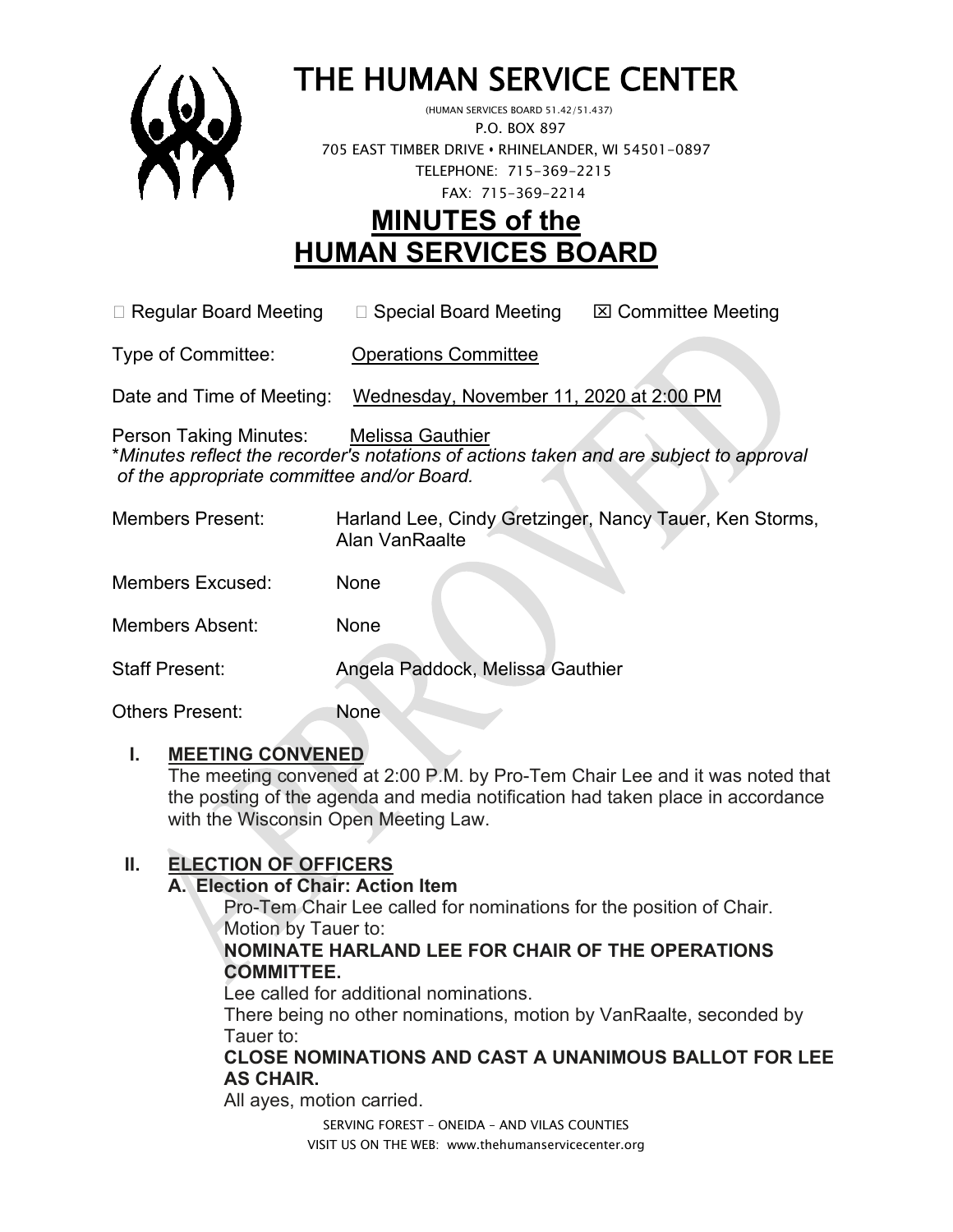#### **B. Election of Vice Chair: Action Item**

Chair Lee called for nominations for the position of Vice Chair. Motion by Tauer to:

#### **NOMINATE CINDY GRETZINGER FOR VICE CHAIR OF THE OPERATIONS COMMITTEE.**

Lee called for additional nominations.

There being no other nominations, motion by VanRaalte, seconded by Lee to:

#### **CLOSE NOMINATIONS AND CAST A UNANIMOUS BALLOT FOR GRETZINGER AS VICE CHAIR.**

All ayes, motion carried.

#### **C. Election of Secretary**

Chair Lee called for nominations for the position of Secretary. Motion by VanRaalte to:

#### **NOMINATE KEN STORMS FOR SECRETARY OF THE OPERATIONS COMMITTEE.**

Lee called for additional nominations.

There being no other nominations, motion by VanRaalte and seconded by Tauer to:

#### **CLOSE NOMINATIONS AND CAST A UNANIMOUS BALLOT FOR STORMS AS SECRETARY.**

All ayes, motion carried.

## **III. LEAVE TME TRANSFER: ACTION ITEM**

Paddock presented the committee a proposal to transfer one of the two personal days given to HSC employees to a holiday as the day after Thanksgiving starting in 2021. After discussing financial impact and impact on employees:

Motion by Gretzinger, seconded by VanRaalte to:

#### **MAKE THE DAY AFTER THANKSGIVING AN AGENCY CLOSED HOLIDAY AND REMOVE ONE PERSONAL DAY FROM HSC EMPLOYEES.**

All ayes, motion carried.

# **IV. REMOTE MEETING POLICY for BOARD MEMBERS: ACTION ITEM**

The committee was presented with the addition to the Bylaws of The Human Services Board as Article VII, Section I: Telephonic/Virtual Attendance. The committee reviewed the addition. After discussing, the Committee decided that the policy should include in writing that the board members receive per diem for appearing telephonically or through video conferencing. Motion by Lee, second by Storms to:

**RECOMMEND APPROVAL OF THE REMOTE MEETING POLICY AS PRESENTED WITH THE ADDITION THAT BOARD MEMBERS RECEIVE PER DIEM AND FORWARD TO BOARD FOR APPROVAL.**

All ayes, motion carried.

#### **V. POSITION RECLASSIFICATION A. CUSTODIAN: ACTION ITEM**